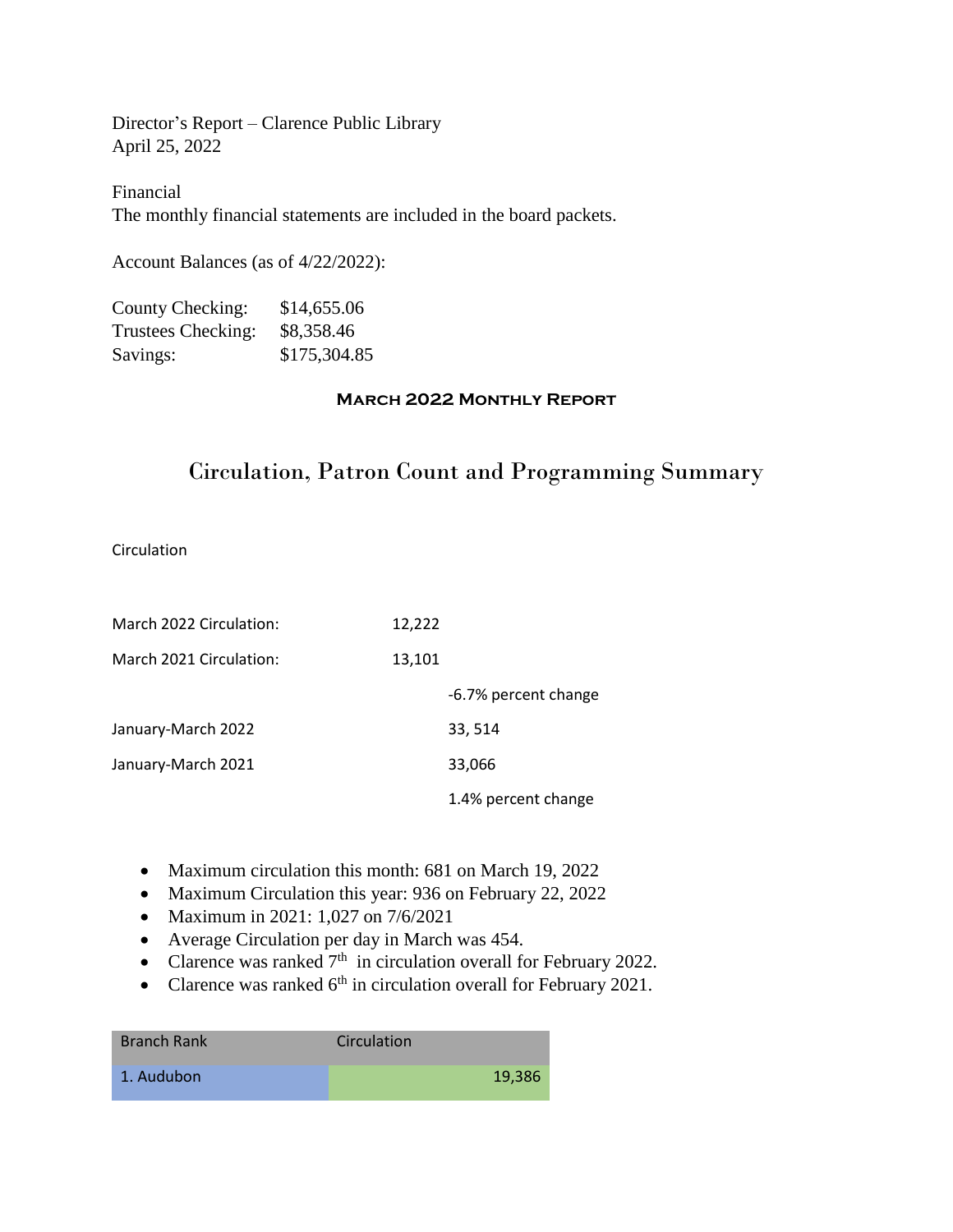| 2. Clearfield            | 17,077 |
|--------------------------|--------|
| 3. Central               | 15,416 |
| 4. Kenmore               | 14,995 |
| 5. Orchard Park          | 14,764 |
| 6. Julia Boyer Reinstein | 14,252 |
| 7. Clarence              | 12,222 |

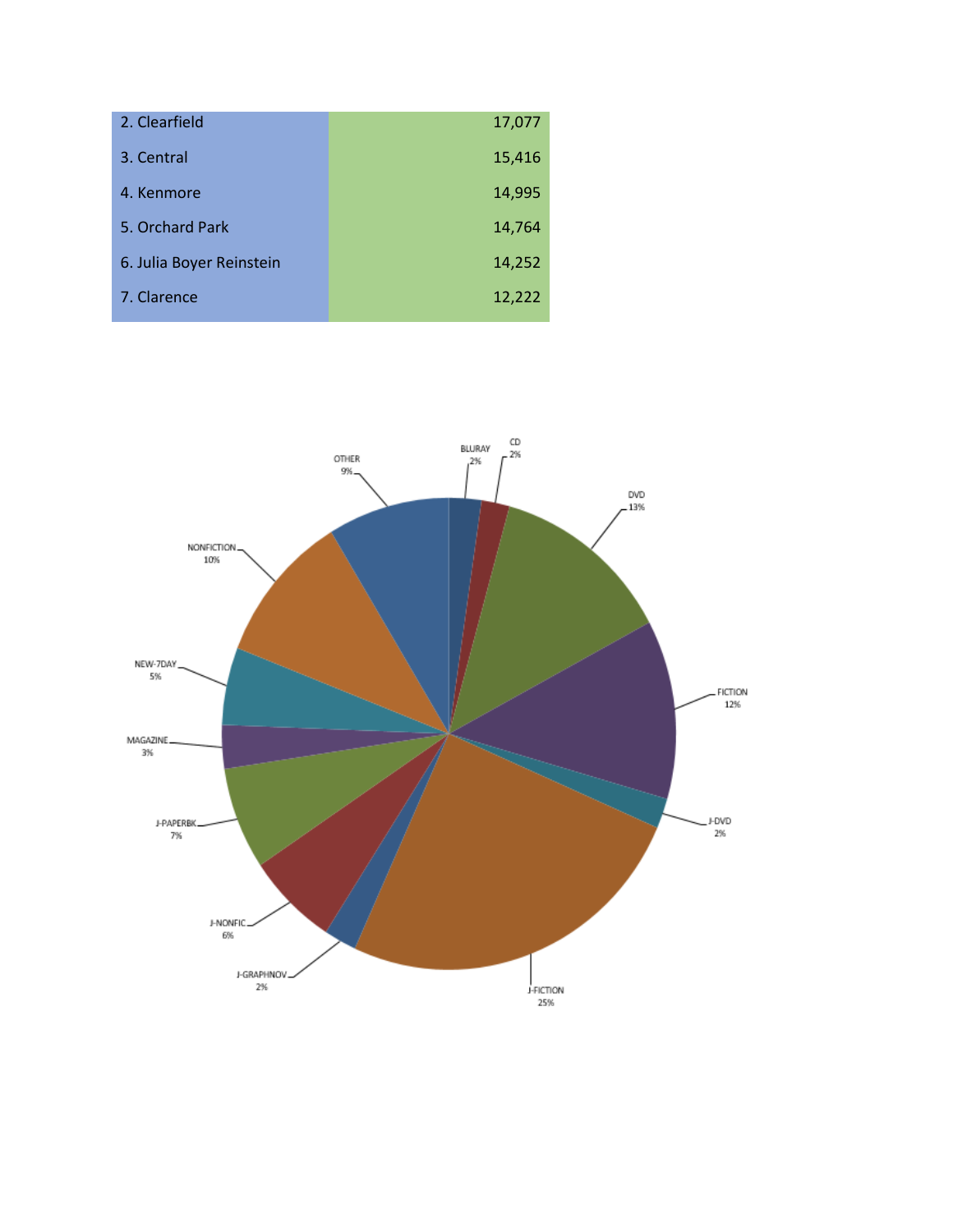Library Visits

| March 2022 Visitor Count | 5,902                |
|--------------------------|----------------------|
| March 2021 Visitor Count | 5,681                |
|                          | 3.9% percent change  |
| January-March 2022       | 15,792               |
| January-March 2021       | 12,564               |
|                          | 25.7% percent change |

- Maximum Visitor Count in March: 286
- Maximum in one day in 2022: 380
- Maximum Library Visits in one day in 2021: 448 on 7/6/2021
- The average visits per day in March 2022 was 219.
- Clarence was ranked  $10^{th}$  for Library Visits in March 2022.
- Clarence was ranked  $8<sup>th</sup>$  for Library Visits in March 2021.

| <b>Branch</b>   | March 2022 Library<br><b>Visits</b> |
|-----------------|-------------------------------------|
| 1. Central      | 17,633                              |
| 2. Orchard Park | 10,848                              |
| 3. Audubon      | 9,297                               |
| 4. Clearfield   | 9,098                               |
| 5. West Seneca  | 8,552                               |
| 6. Kenmore      | 8,451                               |
| 7. Julia Boyer  |                                     |
| Reinstein       | 8,071                               |
| 8. Hamburg      | 6,815                               |
| 9. Lancaster    | 6,449                               |
| 10. Clarence    | 5,902                               |

Public Access Computer Sessions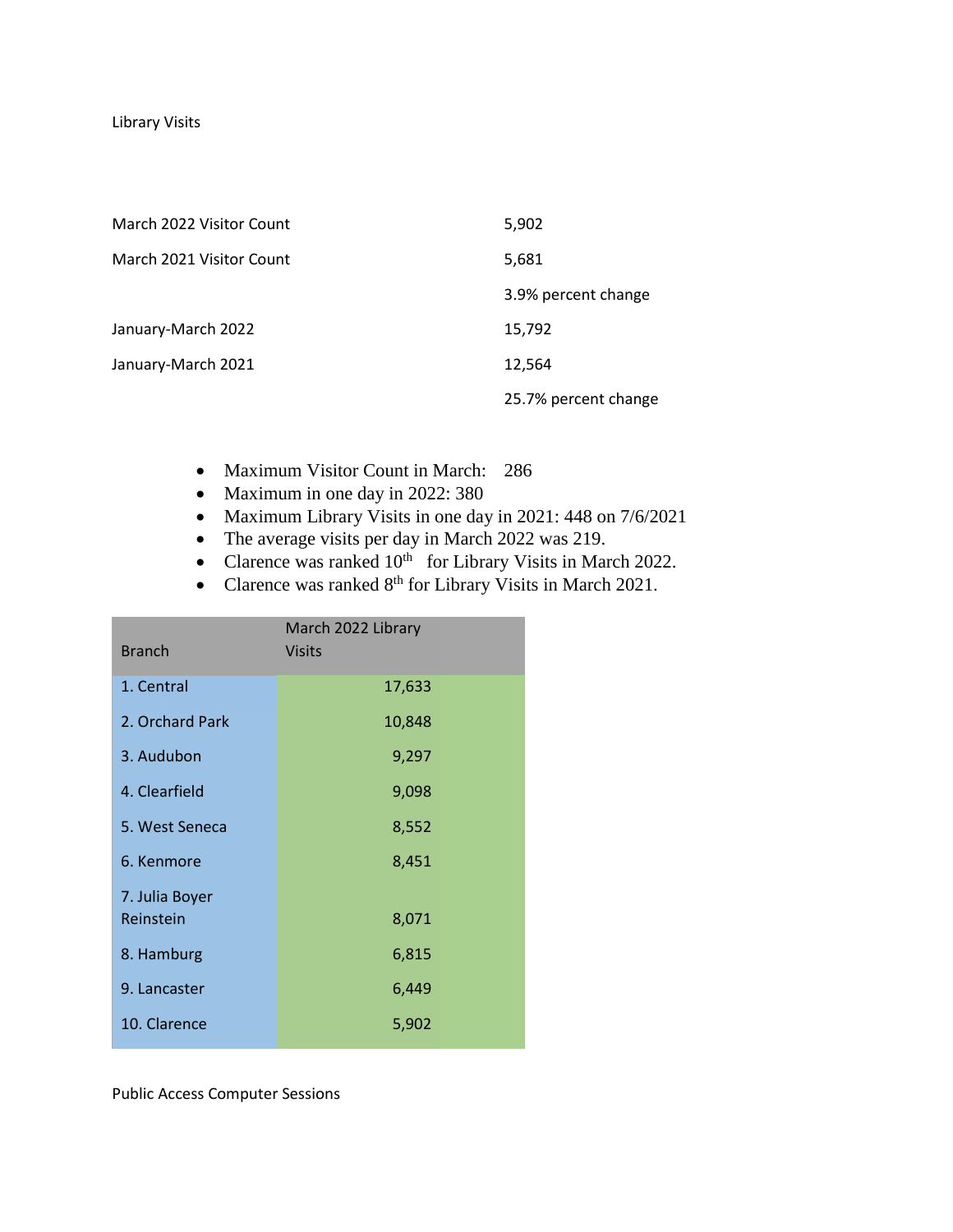| March 2022 | 523                 |
|------------|---------------------|
| March 2021 | 501                 |
|            | 4.4% percent change |

WIFI

| March 2022 | 1.259               |
|------------|---------------------|
| March 2021 | 1.184               |
|            | 6.3% percent change |

Clarence Public Library Programming

# **February 2022**

| In Library programs:            | Programs | Attendance |  |
|---------------------------------|----------|------------|--|
| For children 5 & under          | 6        | 98         |  |
| For children 6-12               | 3        | 34         |  |
| For teens                       | 5        | 42         |  |
| Intergenerational               |          |            |  |
| For Adults                      | 5        | 53         |  |
| In Library One-on-One Programs: | Programs | Attendance |  |
| For children 5 & under          | 37       | 37         |  |
| For children 6-12               |          |            |  |
| For teens                       | 9        | 9          |  |
| Intergenerational               |          |            |  |
|                                 |          |            |  |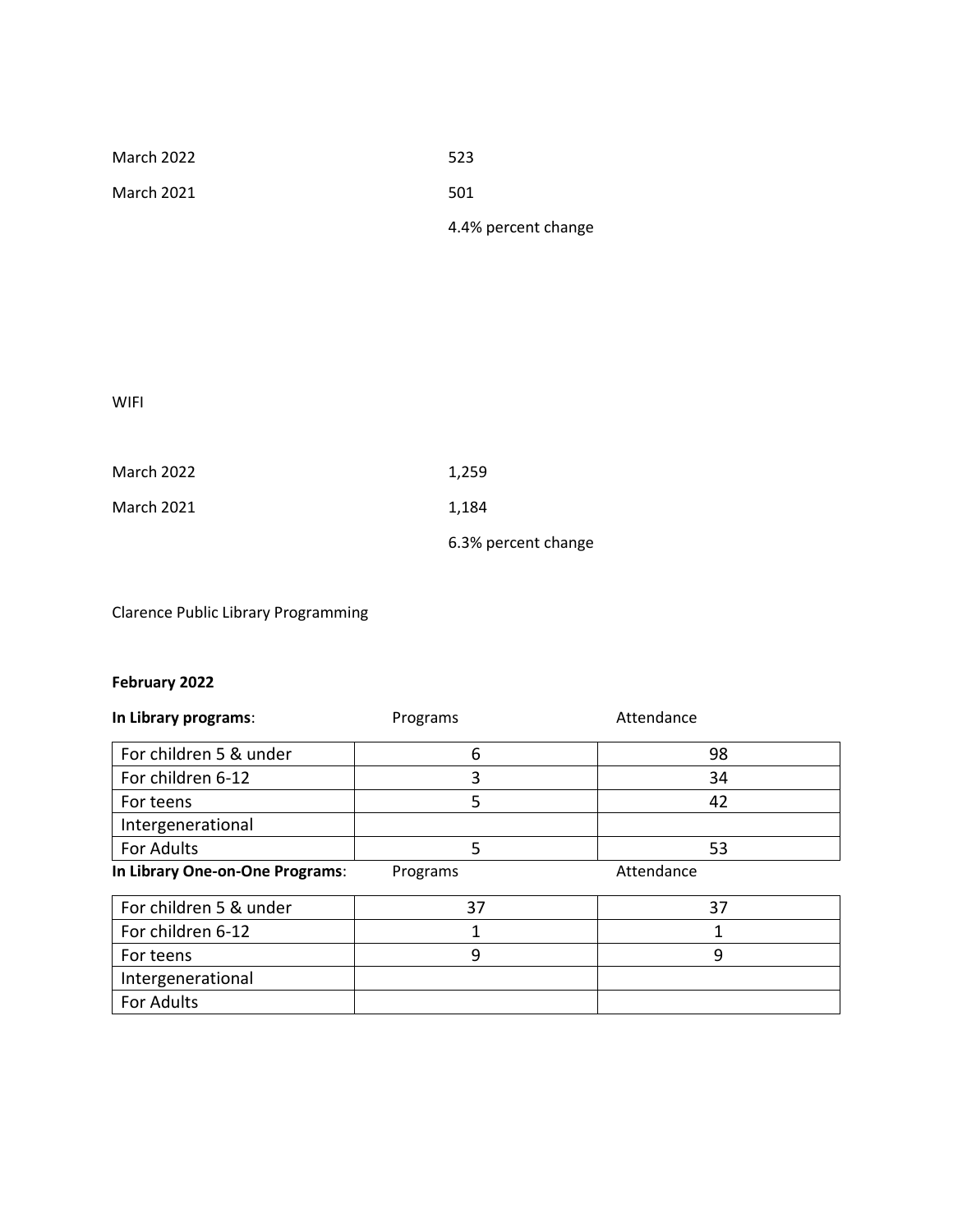| <b>Passive/Self-Directed Programs:</b> | Programs | Attendance |  |
|----------------------------------------|----------|------------|--|
| For children 5 & under                 | 13       | 13         |  |
| For children 6-12                      |          | 31         |  |
| For teens                              |          |            |  |
| Intergenerational                      |          |            |  |

Limerick the Leprechaun is broken down into age groups 0-5 and 6-12. The Intergenerational numbers are for the board games in the library.

Meeting Room Use: 2 (non-library sponsored)

#### Items of Note:

- Much of April has been spent preparing for the carpet project and renovations, including cleaning out cupboards, de-cluttering office space, as well as developing a plan for an organized move of the bookshelves, furniture, computers and materials that are in the library. I met with the Town Engineer and Contractor on April 11 for a pre-construction meeting and again on April 22 to go over specifics. I have also worked with staff who have diligently been preparing for this project for several months and have helped me to develop a plan for moving books, staging the books, staging returns, etc. Patrons' holds were transferred to the Clearfield Library on April 22 and any holds placed during our closed timeframe will automatically be routed to Clearfield.
- Even though we are preparing for the project we have been busy with programming. We had a good turnout for our Crafternoon on March 29 with 18 children in attendance. Story time attendance has been up consistently (e.g. we had 41 in attendance on April 5). We also had 9 children attended Lego Club. In addition, we hosted three book discussion groups with attendance of 6, 9 and 10 respectively. Six people attended A Study in Sherlock and Dungeons & Dragons continues to attract at least 7 participants per week.
- Fine Free The B&ECPL has officially gone fine free. This initiative follows a nationwide trend that has been taking place in recent years and seen success in other library systems throughout the country. Patrons will not be responsible for overdue fines or hold fees, but will still be responsible if they lose or damage a book/library material.

## Staff News:

Monica and Sarah McLean-Plunkett are currently training with Northstar Digital Literacy to become on-site Administrators for the Clarence Library. This means we will be able to assist patrons on Northstar, as well as proctor assessments. This is system-wide initiative. According to Northstar's web site:

Northstar Digital Literacy defines basic skills needed to perform tasks on computers and online. Online, self-guided modules assess the ability of individuals to perform tasks based on these skills. Included are [basic computer digital literacy standards](https://www.digitalliteracyassessment.org/features#standards) and modules in three main areas:

- **Essential Computer Skills** Basic Computer Skills, Internet Basics, Using Email, Windows OS, Mac OS
- **Essential Software Skills** Microsoft Word, Excel, PowerPoint, Google Docs